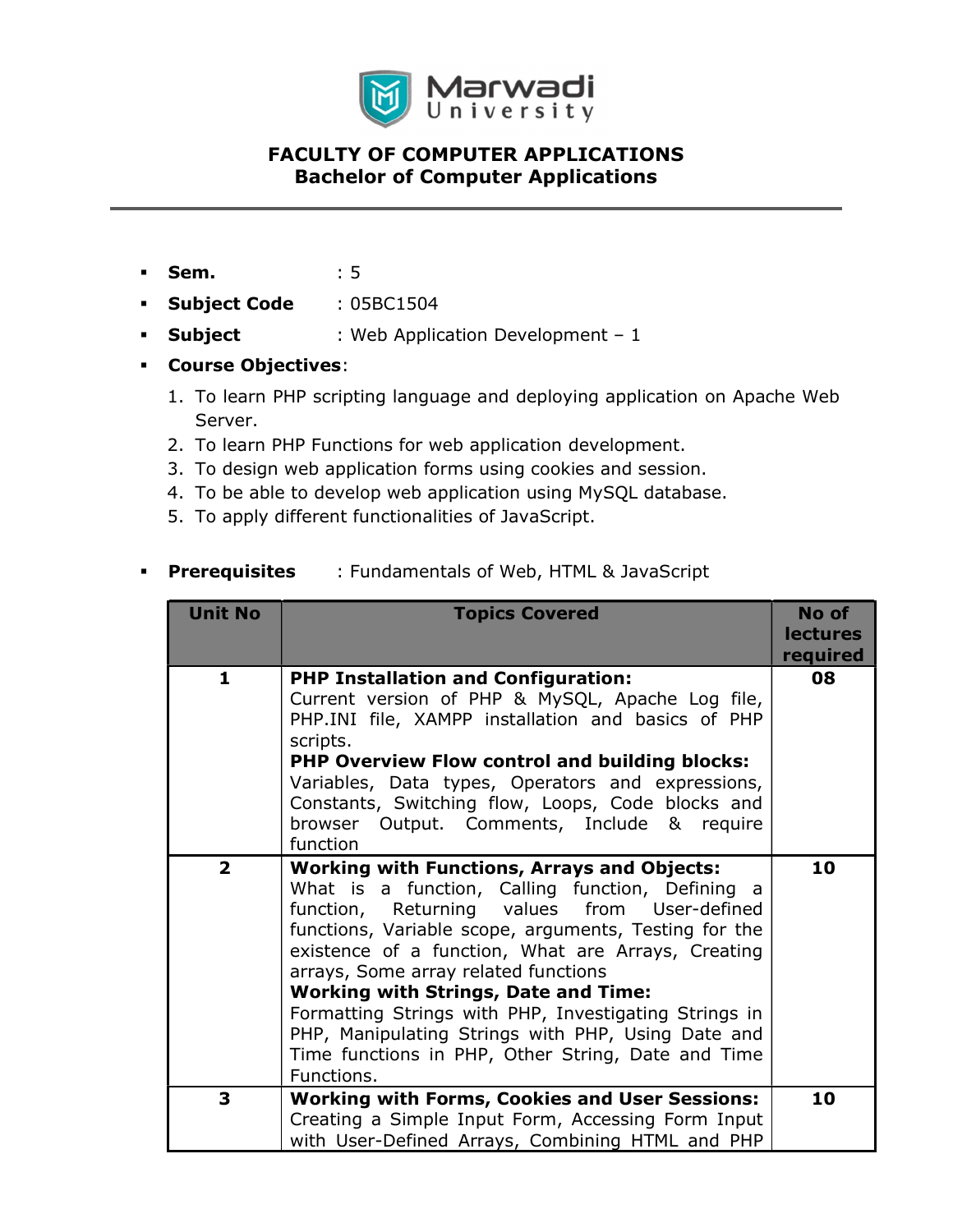

|   | Pachelor of compater Applications                                                                                                                                                                                                                                                                                                                                                                                                              |    |
|---|------------------------------------------------------------------------------------------------------------------------------------------------------------------------------------------------------------------------------------------------------------------------------------------------------------------------------------------------------------------------------------------------------------------------------------------------|----|
|   | Code on a Single Page, Using Hidden Fields to Save<br>State, Redirecting the User, Working with File<br>Uploads.<br>Introducing Cookies, Setting a Cookie with PHP,<br>Deleting a Cookie with PHP Session Function(s)<br>Overview, Starting a Session, Working with Session<br>Variables, Passing Session IDs in the Query String,<br>Destroying Sessions and Un-setting Variables, Using<br>Sessions in an Environment with Registered Users. |    |
| 4 | <b>Interacting with MySQL</b><br>Learning the MySQL Data Types, Frequently used<br>String functions in MySQL, Using Date and Time<br>functions in MySQL, Using Transactions and Stored<br>Procedures in MySQL. Interacting with MySQL using<br>PHP, MySQL Versus MySQLi Functions, Connecting to<br>MySQL with PHP, Working with MySQL Data,<br>PHPMyAdmin interface.                                                                          | 12 |
| 5 | Apply JavaScript functionalities, Validations on<br>forms<br>Java script conditional statements and loops, Dialog<br>boxes, DOM, JavaScript User Define Function,<br>JavaScript Built in Functions, Java Script form<br>validations, JavaScript Event Handling, JavaScript<br>Cookies                                                                                                                                                          | 10 |

#### Course Outcomes:

- 1. Students will be able to apply the Apache Web Server configuration and PHP Program Structure.
- 2. Students will be able to understand the concept of Web Application Design and development.
- 3. Students will be able to develop web application using opensource technologies like PHP & MySQL.
- 4. Students will be able to apply PHP scripting language and deploying web application on Apache Web Server.
- 5. Students will be able to design and develop dynamic website using JavaScript.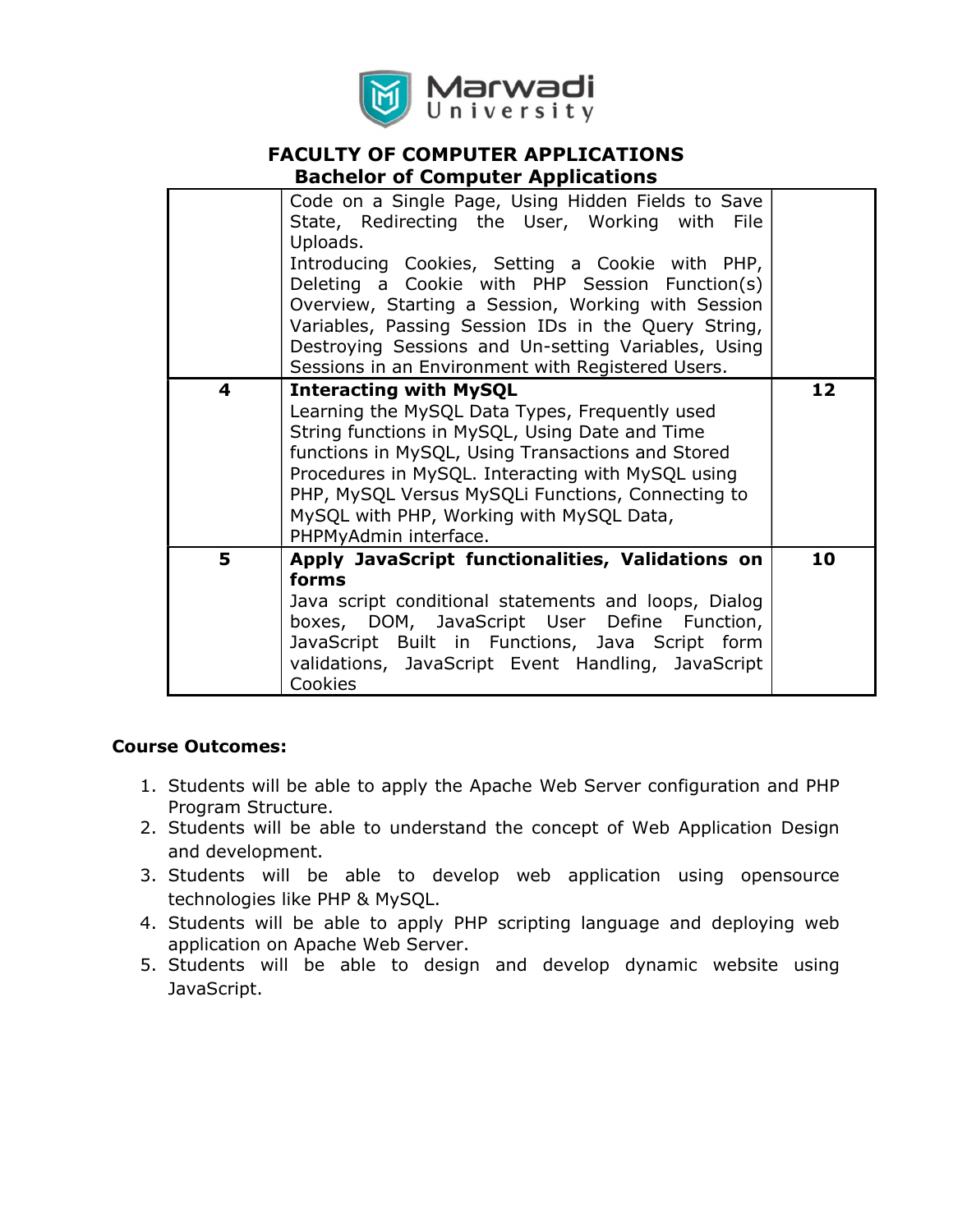

### Course Outcomes – Program Outcomes Mapping Table:

|                 | PO <sub>1</sub> | PO <sub>2</sub> | $ $ PO3 | $ $ PO4 | POS POS | PO <sub>7</sub> | PO <sub>8</sub> |
|-----------------|-----------------|-----------------|---------|---------|---------|-----------------|-----------------|
| CO <sub>1</sub> |                 | M               | H       |         |         |                 |                 |
| CO <sub>2</sub> |                 |                 |         |         |         |                 |                 |
| CO <sub>3</sub> |                 |                 |         |         | м       |                 |                 |
| CO <sub>4</sub> |                 |                 |         |         |         | Н               |                 |
| CO <sub>5</sub> |                 |                 |         |         |         |                 |                 |

#### Text Book :

- 1. "Sams Teach Yourself PHP, MySQL and Apache All in One", Julie C Meloni, Pearson Education, 4<sup>th</sup> edition.
- 2. "ELOQUENT JAVASCRIPT", Marijn Haverbeke, No Starch Press, 3rd Edition.
- 3. "jQuery Pocket Reference", David Flanagan, O'Reilly Media, 3<sup>rd</sup> Edition.

#### Reference Books :

- 1. Beginning PHP 5.3, Matt Doyle, Wiley Publishing, Latest Edition.
- 2. PHP6 and MySQL Bible –Steve Suehring, Tim Converse and Joyce Park Wiley India Edition, Latest Edition.
- 3. Head First PHP& MySQL by Lynn Beighley, Michael Morrison, O'Reilly Media, Latest Edition.
- 4. PHP & MySQL development Luke Welling Pearson Education, Latest Edition.
- 5. Web Technologies: HTML, JavaScript, PHP, Java, JSP ASP.Net, XML and AJAX Black Book - Kogent Learning Solutions – Dream tech Press, Latest Edition

#### Web References:

- 1. https://www.codecademy.com/learn/learn-php
- 2. https://www.guru99.com/php-tutorials.html

#### App References:

- 1. Udemy
- 2. Tutorialspoint
- 3. SoloLearn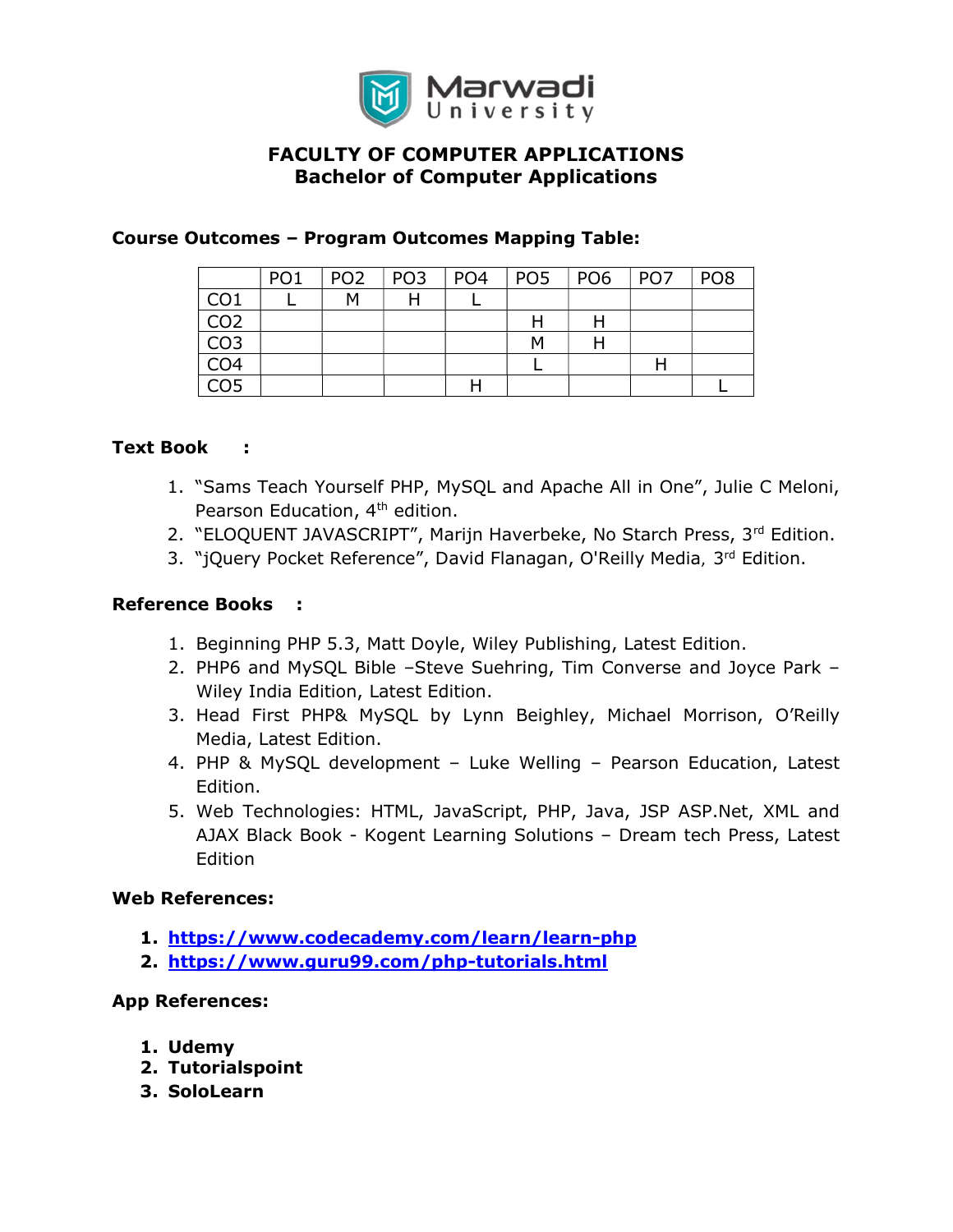

## Syllabus Coverage from Text book & web/app reference:

| Unit # | <b>Chapter Numbers</b>            |  |  |
|--------|-----------------------------------|--|--|
|        | Ref Book-1: Chapter 5 & 6         |  |  |
|        | Ref Book-1: Chapter 7,8 & 10      |  |  |
| 2      | Ref Book-1: Chapter 11 & 12       |  |  |
|        | Ref Book-1: Chapter 15,16,17 & 18 |  |  |
|        | Ref Book-2: Chapter 1,2,3 & 14 &  |  |  |
|        | Ref Book-3: Chapter 5             |  |  |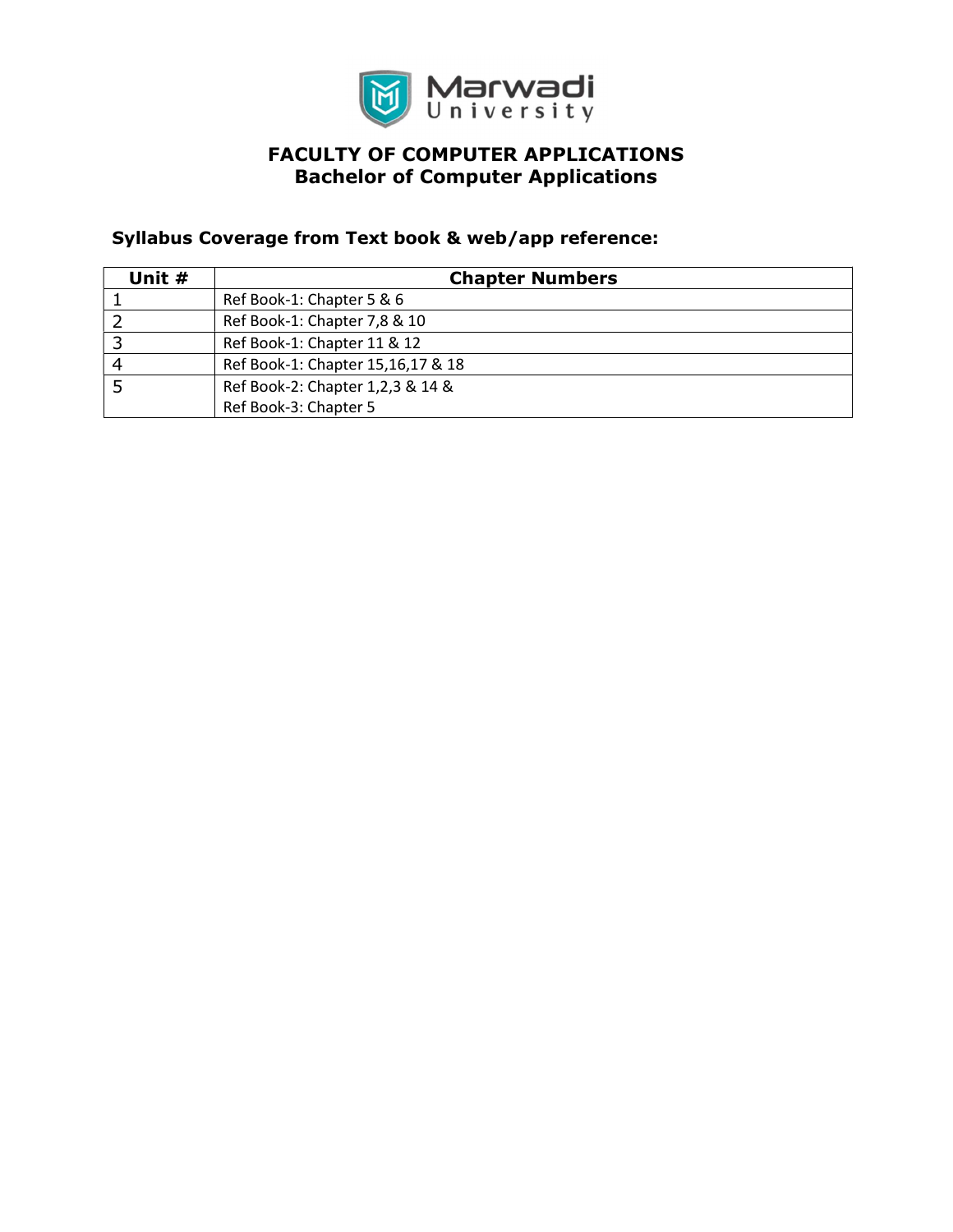

| U<br>ni<br>t<br>N<br>$\mathbf o$ | <b>List of Practical</b>                                                                                                                                                                                                                                                                                                                                                                                                                                                                                                                                                                                                                                                                                                                                                                                                                                                                                                      |
|----------------------------------|-------------------------------------------------------------------------------------------------------------------------------------------------------------------------------------------------------------------------------------------------------------------------------------------------------------------------------------------------------------------------------------------------------------------------------------------------------------------------------------------------------------------------------------------------------------------------------------------------------------------------------------------------------------------------------------------------------------------------------------------------------------------------------------------------------------------------------------------------------------------------------------------------------------------------------|
| 1                                | 1. Write a PHP program for print Previous semester Result using variables &<br>constants in PHP.<br>2. Write a PHP program to find out maximum and minimum number<br>3. Write a PHP program for operators in PHP.<br>4. Write a PHP program to print current month using if. else& switch case.<br>5. Write a PHP programto print 5 to 10 using For and ForEach.<br>6. Write a PHP program to print 15 to 20 using While and Do While.<br>7. Write a PHP programto include a file using include and require function<br>8. Write a PHP Program to perform following operation on Array where values in<br>array are entered by user<br>a) Print the values of array.<br>b) Reverse an array.<br>c) merge two arrays in sorted manner.<br>d) add values of all elements of an array.                                                                                                                                           |
| $\mathbf{2}$                     | 2.1 Write a PHP code to create numeric array for Monday to Saturday,<br>associative array for month with total days of month such as<br>January=>30, February=>28 upto December and multidimensional array for<br>laptop along with company name inside that model and price(any two<br>companies).<br>2.2 Write a PHP code for sorting an array entered by user.<br>2.3Write a program to perform following array functions:<br>1 array_change_key_case(\$var, CASE_LOWER/CASE_UPPER).<br>2 array_chunk(\$var,size) //array of months<br>3 array_count_values()<br>4 array_combine()<br>5 $array\_pop()$<br>6 array_push()<br>7 array_unshift()<br>8 array_shift().<br>2.4<br>1 strlen() $//$ any string<br>2 strpos() //find some specific word, letter<br>3 str_word_count()<br>4 strrev()<br>5 str_replace()<br>6 strtolower()<br>7strtoupper()<br>2.5 Write a PHP code for Type casting with settype, gettype functions. |
|                                  | 2.6 Write a PHP code for user define function for calculator, take input from                                                                                                                                                                                                                                                                                                                                                                                                                                                                                                                                                                                                                                                                                                                                                                                                                                                 |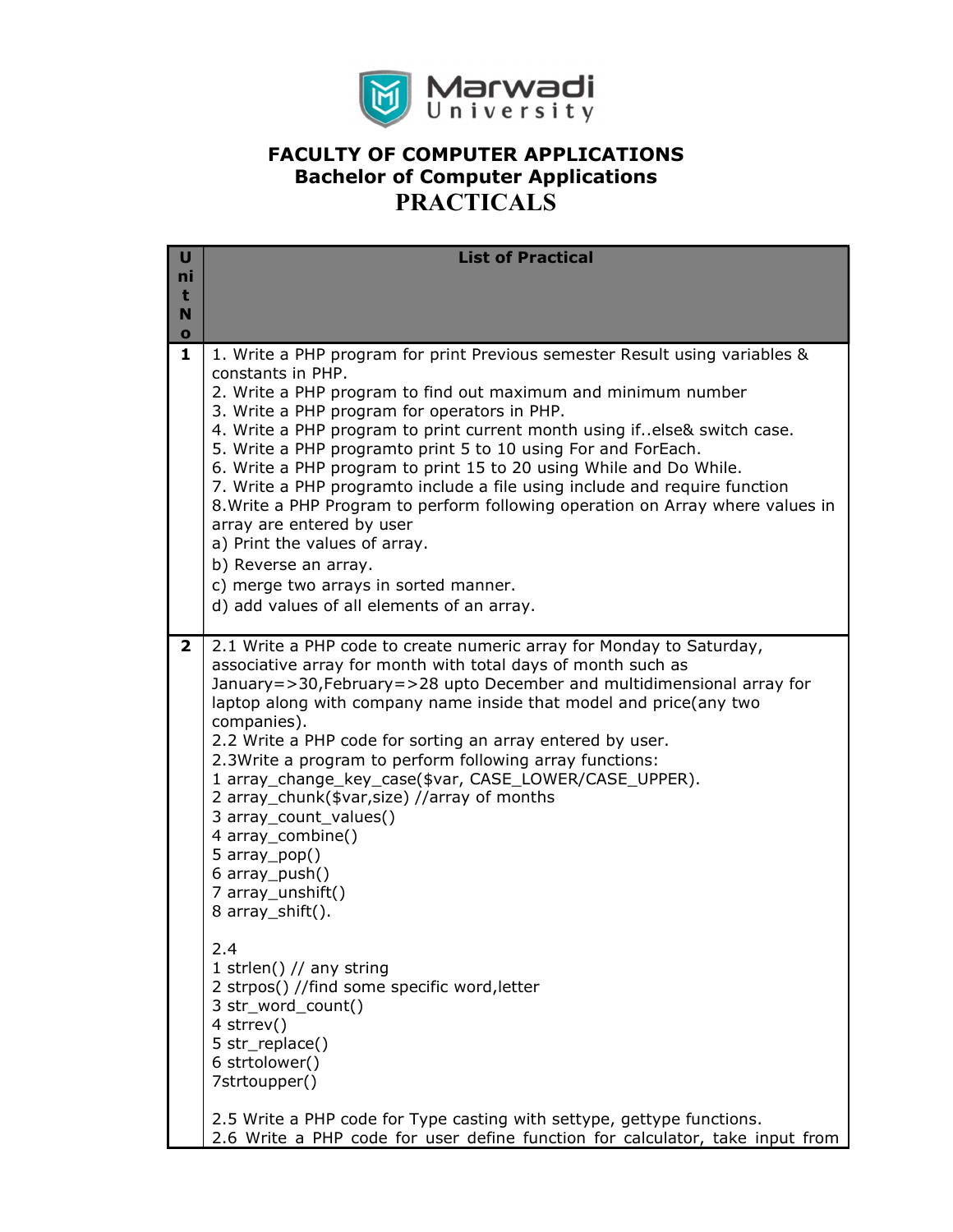

|   | user by creating simple html form.<br>2.7 Write a PHP code to use mysql string manipulation functions as given<br>bellow:<br>Length(),concat(),concat_ws(),trim(),rtrim(),ltrim(),lpad(),rpad(),locate(),strst<br>r(), substr(), lcase(), ucase(), repeat(), replace().<br>2.8 Write a PHP code to use mysql date and time functions as given bellow:<br>DAYOFWEEK(), WEEKDAY(), DAYOFMONTH(), DAYOFYEAR(), DAYNAME(), MONTH(<br>), MONTHNAME(), WEEK(), NOW(), SYSDATE(), CURRENT_TIMESTAMP()<br>2.9 Write a PHP code to use mysgl date and time functions as given bellow:<br>HOUR(), MINUTE(), SECOND(), DATE_FORMAT(), DATE_SUB(), DATE_ADD(), CURD<br>ATE()/CURRENT DATE, CURTIME()/CURRENT TIME(), UNIX TIMESTAMP(),<br>FROM_UNIXTIME().                                                                                                                                                                                                                                                                                                                                                     |
|---|----------------------------------------------------------------------------------------------------------------------------------------------------------------------------------------------------------------------------------------------------------------------------------------------------------------------------------------------------------------------------------------------------------------------------------------------------------------------------------------------------------------------------------------------------------------------------------------------------------------------------------------------------------------------------------------------------------------------------------------------------------------------------------------------------------------------------------------------------------------------------------------------------------------------------------------------------------------------------------------------------------------------------------------------------------------------------------------------------|
| 3 | 3.1<br>create cookie<br>3.2<br>read cookie<br>3.3<br>use cookie with header<br>3.4<br>delete cookie<br>3.5<br>create session<br>3.6<br>destroy session<br>3.7<br>Create a session when the user log in using the form of Practical 12.<br>Provide an option to logout. Once the user logs out then he/she should<br>not be able to open the home page using the URL.<br>Create a php script which will store a cookie on the client's device to<br>3.8<br>identify whether the user is a new one or a repeated one.<br>3.9<br>Create a php script which will help the user to remember his/her<br>username and password on the login form.<br>Write a php script to store the details of a registration form into the<br>3.10<br>users table of a database.                                                                                                                                                                                                                                                                                                                                        |
| 4 | 4.1 Database connection<br>4.2 Create a MySQL Table Using MySQLi and PDO<br>4.3 Insert Data Into MySQL Using MySQLi and PDO<br>4.4 Demo of PHP MySQL Prepared Statements<br>4.5 Select Data From a MySQL Database<br>4.6 Delete Data From a MySQL Table Using MySQLi and PDO<br>4.7 Update Data In a MySQL Table Using MySQLi and PDO<br>4.8 Limit Data Selections From a MySQL Database<br>4.9 Write a php script to authenticate the user using a login form where the<br>user will provide a username and password. Find these username and<br>password in the users table to see if the user is registered or not. If yes<br>then take him to the home page otherwise give an error message.<br>Write a php script to provide an edit profile page to the user where<br>4.10<br>he/she can see the existing details and if he/she wants to change details<br>then he/she can change them.<br>Write a php script to list all the registered users in a table. Provide an<br>4.11<br>option "Delete" with each row of the table so that if the user wants to delete<br>an entry then he/she can. |
| 5 | Create web page with javascript to display alert message. (use variable)<br>5.1<br>5.2<br>Create web page with javascript to prompt for some value at run time<br>from user and display on page.<br>5.3<br>Create web page with javascript to fetch any value at runtime and                                                                                                                                                                                                                                                                                                                                                                                                                                                                                                                                                                                                                                                                                                                                                                                                                       |